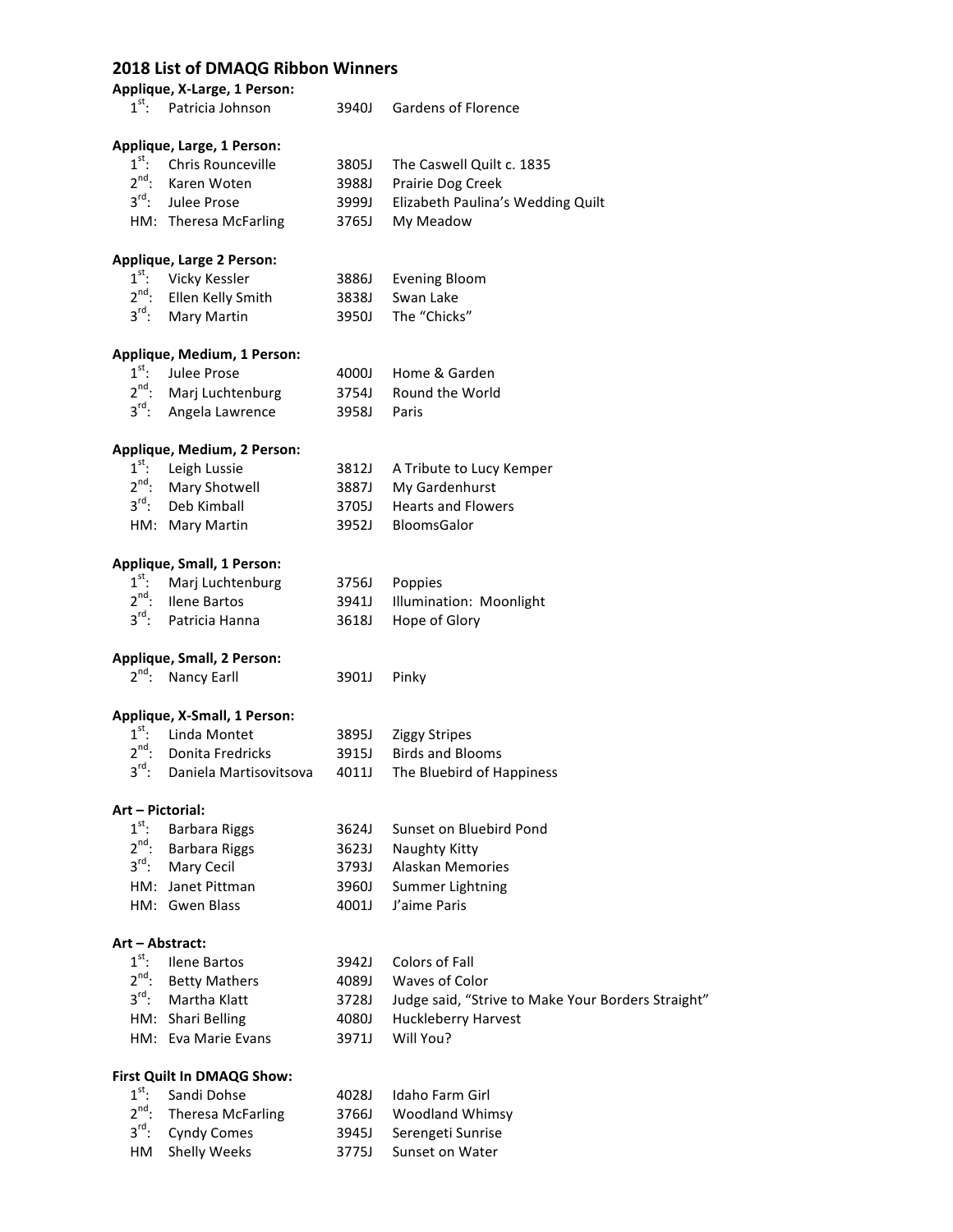#### **Mixed Technique, X-Large, 1 Person:**

| $2^{nd}$ : Vickie Williams | 3800J 25 Days of Christmas |
|----------------------------|----------------------------|
|                            |                            |

#### **Mixed Technique, X-Large, 2 Person:**

| 1 <sup>st</sup> : Kathy Safris | 3974J Grandmother's Flower Garden, Updated |
|--------------------------------|--------------------------------------------|
| 2 <sup>nd</sup> : Cyndy Comes  | 3944J They Were Here First                 |
| 3 <sup>rd</sup> : Arda Mathern | 3694J Biblical Blocks                      |

#### **Mixed Technique, Large, 1 Person:**

| $1st$ : Lynn Witzenburg          | 3840J Wildflowers            |
|----------------------------------|------------------------------|
| 2 <sup>nd</sup> : Linda Schminke | 3877J Done Under 10!         |
| $3^{\text{rd}}$ : Sandra Lanning | 3852J Route 66 "Vintage Tin" |

#### **Mixed Technique, Large, 2 Person:** 1st

| $1st$ : Deb Kimball                 | 3707J Autumn Colors    |
|-------------------------------------|------------------------|
| $2^{nd}$ : Leigh Lussie             | 3811J The Village      |
| 3 <sup>rd</sup> : Ellen Kelly Smith | 3796J Winter Blessings |

## **Mixed Technique, Medium, 1 Person:**

| $1^{\text{st}}$ : Peggy Kirk      | 3897J JP's Flower Garden         |
|-----------------------------------|----------------------------------|
| 2 <sup>nd</sup> : Lynn Witzenburg | 3842J Andrew's Quilt             |
| 3 <sup>rd</sup> : Sherri Street   | 3642J Hollyhocks Around The Barn |

## **Mixed Technique, Medium, 2 Person:**

| $1st$ : Leigh Lussie              |       | 3808J Discovery, Mystery Quilt |
|-----------------------------------|-------|--------------------------------|
| 2 <sup>nd</sup> : Leigh Lussie    |       | 3809J Ann's Legacy             |
| 3 <sup>rd</sup> : Cynthia Bortell |       | 3748J Vases of Flowers         |
| HM: Deb Kimball                   |       | 3706J Wellesley                |
| HM: Sharon Turner                 | 39201 | Salem Witches Quilt Guild      |

#### **Mixed Technique, Small, 1 Person:**

|  | $1st$ : Martha Klatt            | 3732J That Which is Not Used Reverts Back to Nature |
|--|---------------------------------|-----------------------------------------------------|
|  | 2 <sup>nd</sup> : Patty Barrett | 3951J Tree Friends                                  |
|  | 3 <sup>rd</sup> : Carol Frank   | 3926J The Milky Way                                 |
|  | HM: Mary Cecil                  | 3792J I'm Not Your Paper Doll                       |
|  |                                 |                                                     |

### **Mixed Technique, Small, 2 Person:**

| $1st$ : Deb Kimball | 3700J Blue and Burgundy Wall Qult |
|---------------------|-----------------------------------|
| HM: Nancy Earll     | 3902J Hop To It                   |

# **Mixed Technique, X-Small, 1 Person:**<br>1<sup>st</sup>, Reb Kimbell, 2701 Bunny in the Me

| $1st$ : Deb Kimball           | 3701J Bunny in the Meadow |
|-------------------------------|---------------------------|
| $2^{nd}$ : Linda Montet       | 3894J Bird Watch          |
| 3 <sup>rd</sup> : Mary Martin | 3954J Earthenware Jars    |

#### **Modern, Large, 1 Person:**

#### **Modern, Large, 2 Person:**

| $1st$ : Deb Kimball               | 3704J Grey and Friends |
|-----------------------------------|------------------------|
| $2^{nd}$ : Sharon Turner          | 3921J Eventide         |
| 3 <sup>rd</sup> : Eva Marie Evans | 3978J Pink Improv      |

## **Modern, Medium, 1 Person:**

| $1^{\text{st}}$ : Julie Doy | 3866J Thunderstruck                  |
|-----------------------------|--------------------------------------|
| $2^{nd}$ : Shari Belling    | 4082J Vintage Love In a Modern World |
| 3rd: Doris Brunnette        | 3984J Candy Kisses                   |
| HM: Sherri Street           | 3639J Tequila Sunrise                |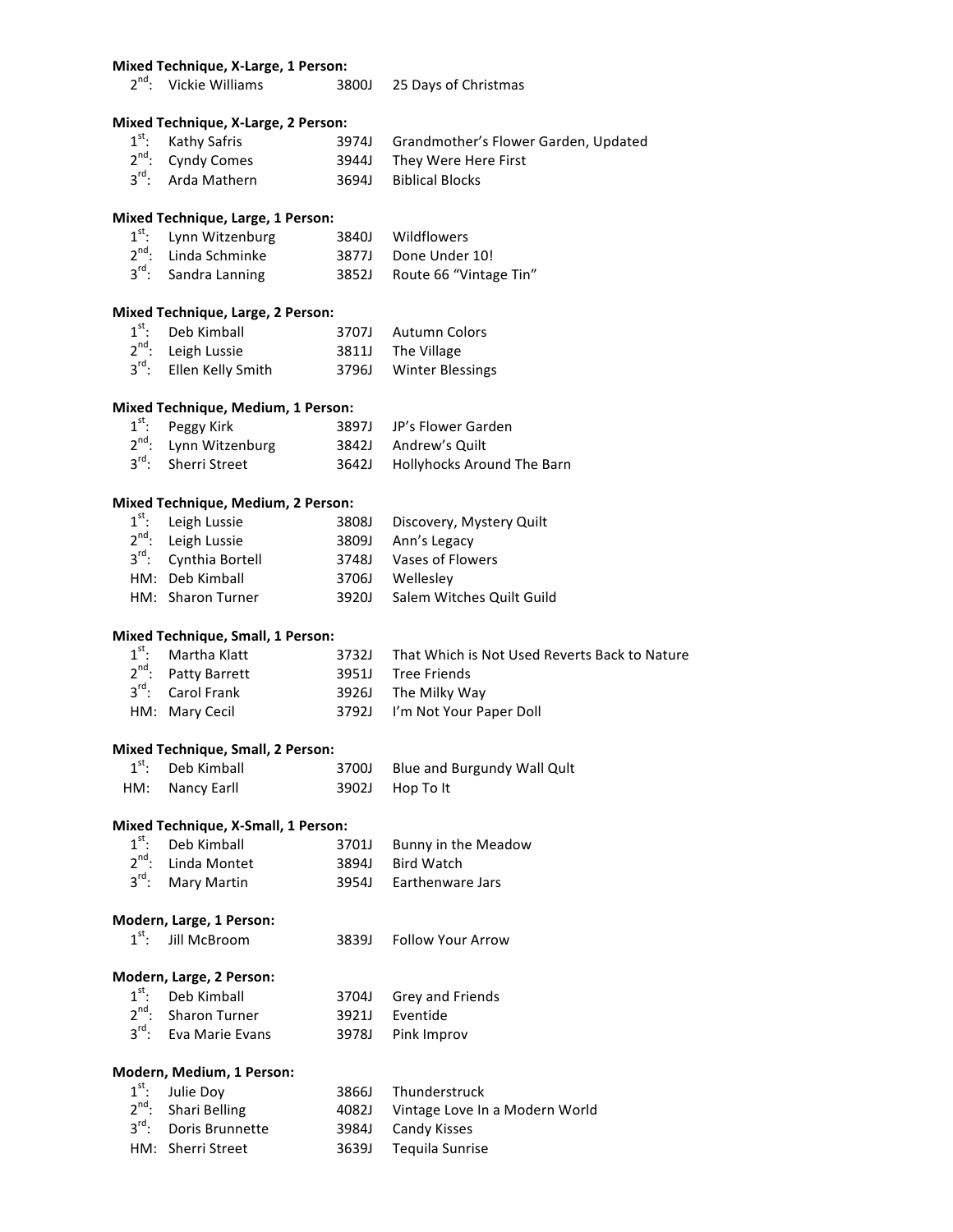|                   | Modern, Medium, 2 Person:       |       |                                        |
|-------------------|---------------------------------|-------|----------------------------------------|
| $1^{\text{st}}$ : | Doris Brunnette                 | 4093J | Pineapple Twist                        |
|                   | Modern, Small, 1 Person:        |       |                                        |
| $1^{\text{st}}$ : | Julie Doy                       | 3860J | Single Helix                           |
|                   | $2^{nd}$ : Julie Doy            | 3862J | Ovalish                                |
|                   | 3rd: Eva Marie Evans            | 3979J | <b>Five Pink Dots</b>                  |
|                   | HM: Julie Doy                   | 3863J | <b>Five Alive</b>                      |
|                   | HM: Eva Marie Evans             | 3972J | Structure                              |
|                   | Modern, X-Small, 1 Person:      |       |                                        |
| $1^{\text{st}}$ : | Eva Marie Evans                 | 3981J | Triangle Whole Cloth                   |
| $2^{nd}$ :        | Jill McBroom                    | 3844J | Jaime's Mermaid                        |
|                   | Modern, X-Small, 2 Person:      |       |                                        |
| HM:               | Sharon Meisenheimer             | 3881J | <b>Follow Your Heart</b>               |
|                   | Pieced, X-Large, 1 Person:      |       |                                        |
| $1^{\text{st}}$ : | Martha Klatt                    | 3733J | <b>Smokey River</b>                    |
| $2^{nd}$ :        | Daniela Martisovitsova          | 4007J | My Pony Express Trail                  |
| $3^{\text{rd}}$ : | Judy D'Iapico                   | 3737J | Labyrinth Walk and Then Some           |
|                   | Pieced, X-Large, 2 Person:      |       |                                        |
| $1^{\text{st}}$ : | The Scrap Stars (Stacy Harding) |       | 3834J<br>Headed in the Right Direction |
| $2^{nd}$ :        | Marge Pearson                   | 3891J | Scraps with Style                      |
| $3^{\text{rd}}$ : | LaDonna Osborn                  | 3769J | <b>Mystical Prism</b>                  |
|                   | Pieced, Large, 1 Person:        |       |                                        |
| $1^{\text{st}}$ : | Linda Schminke                  | 3874J | My Guy Loves Red!                      |
|                   | $2^{nd}$ : Linda Schminke       | 3875J | Stars in the Limelight                 |
| $3^{\text{rd}}$ : | Linda Schminke                  | 3880J | <b>Linked Legacies</b>                 |
|                   | HM: Shelly Weeks                | 3933J | On Ringo Lake (Variation)              |
|                   | Pieced, Large, 2 Person:        |       |                                        |
| $1^{\text{st}}$ : | Cynthia Bortell                 | 3749J | Reminisce                              |
| $2^{nd}$ :        | Donna Albright                  | 3822J | <b>Stars and Stripes</b>               |
| $3^{\text{rd}}$ : | Mary May                        | 3925J | Gianna's Quilt                         |
|                   | HM: Mary Shotwell               | 3888J | Fun Times with Delilah                 |
|                   | HM: Diane Crawford              | 3828J | <b>OMG</b>                             |
|                   | HM: Dee Winnett                 | 3870J | <b>Wedding Quilt</b>                   |
|                   | Pieced, Medium, 1 Person:       |       |                                        |
| $1^{\text{st}}$ : | Mary Tague                      | 3977J | <b>Total Eclipse</b>                   |
| $2^{nd}$ :        | Peggy Kirk                      | 3898J | Not Diverta's LeMoyne Star             |
| $3^{\text{rd}}$ : | <b>Terry Holt</b>               | 4019J | Kansas Star Revisited                  |
|                   | Pieced, Medium, 2 Person:       |       |                                        |
| $1^{\text{st}}$ : | Vicky Kessler                   | 3885J | Welcome Y'all                          |
| $2^{nd}$ :        | Mary Shotwell                   | 3892J | My Small World                         |
| $3^{\text{rd}}$ : | Deb Kimball                     | 3702J | Kaffe Fassett Housing Project          |
|                   | HM: Ellen Kelly Smith           | 3797J | Winter Window                          |
|                   | Pieced, Small, 1 Person:        |       |                                        |
| $1^{\text{st}}$ : | Linda Schminke                  | 3873J | Perhaps They Are Not Stars             |
| $2^{nd}$ :        | <b>Betty Mathers</b>            | 4087J | Crazy for Color                        |
|                   |                                 |       |                                        |